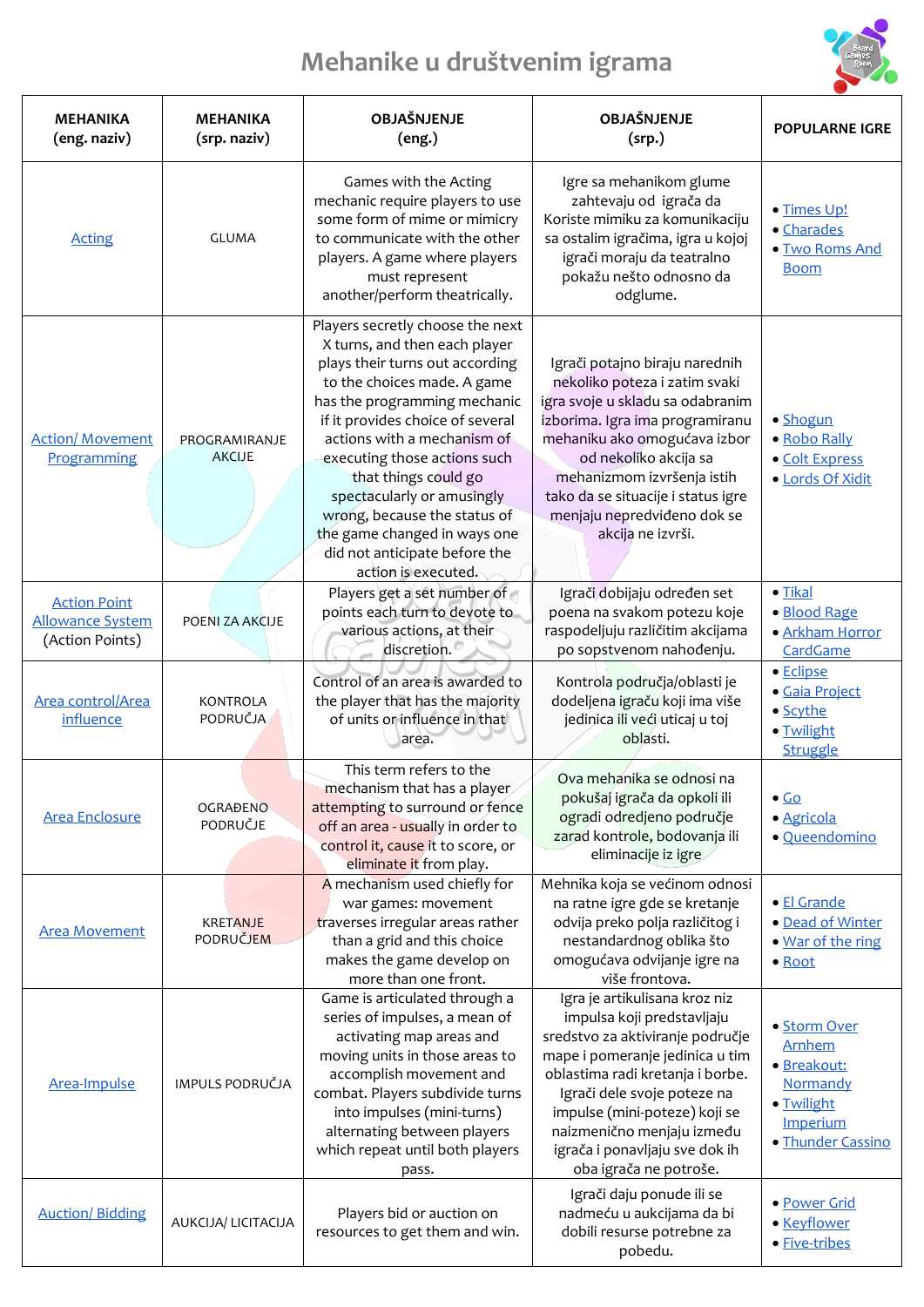| <b>Betting/Wagering/</b><br><b>Bluffing</b> | ULOG/<br>KLAĐENJE/<br>BLEFIRANJE | Players act evaluating cards<br>value, discarding them, making<br>a guess on the result and<br>bidding on it.                                                                                                                                                                                                                                                                                                                                                           | Igrači procenjuju vrednost<br>karata, odbacuju ih, pogađaju<br>rezultat i licitiraju za isti.                                                                                                                                                                                                                                                                                                                                                                                                                        | · Sheriff Of<br>Nottingham<br>· Camel Up<br>· Western<br>Legends                                |
|---------------------------------------------|----------------------------------|-------------------------------------------------------------------------------------------------------------------------------------------------------------------------------------------------------------------------------------------------------------------------------------------------------------------------------------------------------------------------------------------------------------------------------------------------------------------------|----------------------------------------------------------------------------------------------------------------------------------------------------------------------------------------------------------------------------------------------------------------------------------------------------------------------------------------------------------------------------------------------------------------------------------------------------------------------------------------------------------------------|-------------------------------------------------------------------------------------------------|
| Drafting                                    | IZVLAČENJE /<br><b>BIRANJE</b>   | Party evolve by planning,<br>balancing resources, upgrading<br>characters and facilities via<br>decks of cards.<br>Drafting is a means of<br>distributing cards or other game<br>elements to players through an<br>ordered selection process.<br>A typical implementation<br>involves each player being dealt<br>the same number of cards.<br>Players then select one card to<br>keep, and pass the rest to their<br>left. This continues until all<br>cards are taken. | Koristi se za igre koje se<br>razvijaju planiranjem,<br>balansiranjem resursa,<br>poboljšanjem karaktera i<br>objekata kroz špil karata.<br>Izvlačenje/biranje - predstavlja<br>način distribucije karata ili<br>drugih elemenata igre igračima<br>kroz predodređen postupak<br>odabira.<br>Najčešća primena je takva da<br>svaki igrač dobija isti broj karata.<br>Igrači zatim biraju jednu kartu<br>da zadrže a ostale predaju levo<br>od sebe. Tako se podela<br>nastavlja dok se ne uzmu<br>(podele) sve karte. | • 7 Wonders<br>$\bullet$ Azul<br>· Wingspan                                                     |
| <b>Co-operative Play</b>                    | ZAJEDNIČKA<br><b>IGRA</b>        | Players work together toward a<br>common goal. In purely<br>cooperative games all players<br>win or lose together. Semi-<br>cooperative games may have<br>unknown traitors.                                                                                                                                                                                                                                                                                             | Igrači zajedno rade povodom<br>uzajamnog cilja. U čisto<br>kooperativnim igrama, svi igrači<br>pobeđuju ili gube zajedno. Polu<br>kooperativne igre mogu da<br>imaju nepoznatog izdajicu.                                                                                                                                                                                                                                                                                                                            | · Pandemic<br>· Spirit Island<br>• Castle Panic<br>· 7th Continent                              |
| Commodity<br>Speculation                    | <b>KUPOVINA DOBARA</b>           | Players buy and sell resources<br>or company shares in the hopes<br>of predicting price changes and<br>making money.                                                                                                                                                                                                                                                                                                                                                    | Igrači kupuju i prodaju resurse ili<br>akcije preduzeća u nadi da će<br>predvideti promene cena i<br>zaraditi novac.                                                                                                                                                                                                                                                                                                                                                                                                 | • Clans of<br>Caledonia<br>· The Gallerist<br>· Kanban: Driver's<br>Edition<br>· Modern Art     |
| <b>Stock Holding</b><br>(potkategorija)     | DRŽANJE UDELA                    | Instead of purchasing or selling<br>an entire commodity, players<br>purchase and sell (or hold) a<br>share in a given company,<br>commodity or nation.                                                                                                                                                                                                                                                                                                                  | Umesto da kupuju ili prodaju<br>ceļu robu, igrači kupuju i<br>prodaju (ili drže) udeo u datoj<br>kompaniji, robi ili državi.                                                                                                                                                                                                                                                                                                                                                                                         | · Mombasa<br>· Rapa Nui<br>· Acquire<br>· Imperial                                              |
| Deck/<br><b>Pool Building</b>               | IZGRADNJA ŠPILA                  | Players start the game with a<br>pre-determined set of cards and<br>add and change them over the<br>course of the game. Many deck-<br>building games provide the<br>players with a currency that<br>they use to "buy" new items<br>that are integrated into the<br>deck. These new resources<br>generally expand the<br>capabilities of the player and<br>allow the player to build an<br>"engine" to drive their future<br>plays in the course of the game.            | Igrači započinju igru sa unapred<br>određenim setom karata i<br>dodaju i menjaju ih tokom igre.<br>Mnoge "igre izgradnje špila"<br>obezbeđuju igračima valutu koju<br>koriste za "kupovinu" novih<br>predmeta koji su integrisani u<br>špil. Ovi novi resursi generalno<br>proširuju mogućnosti igrača i<br>omogućavaju mu da izgradi<br>"taktiku" sa kojom će<br>kontrolisati svoju igru.                                                                                                                           | • Dominion<br>· Star Realms<br>· Marvel<br>Legendary<br>· Orleans                               |
| <b>Dice Rolling</b>                         | <b>BACANJE KOCKICE</b>           | Players roll dice to determine<br>outcomes.                                                                                                                                                                                                                                                                                                                                                                                                                             | Igrači bacaju kockice kako bi<br>dobili odlučujuć ishod                                                                                                                                                                                                                                                                                                                                                                                                                                                              | · Roll for the<br>Galaxy<br>· Mice and<br><b>Mystics</b><br>· The Castles of<br><b>Burgundy</b> |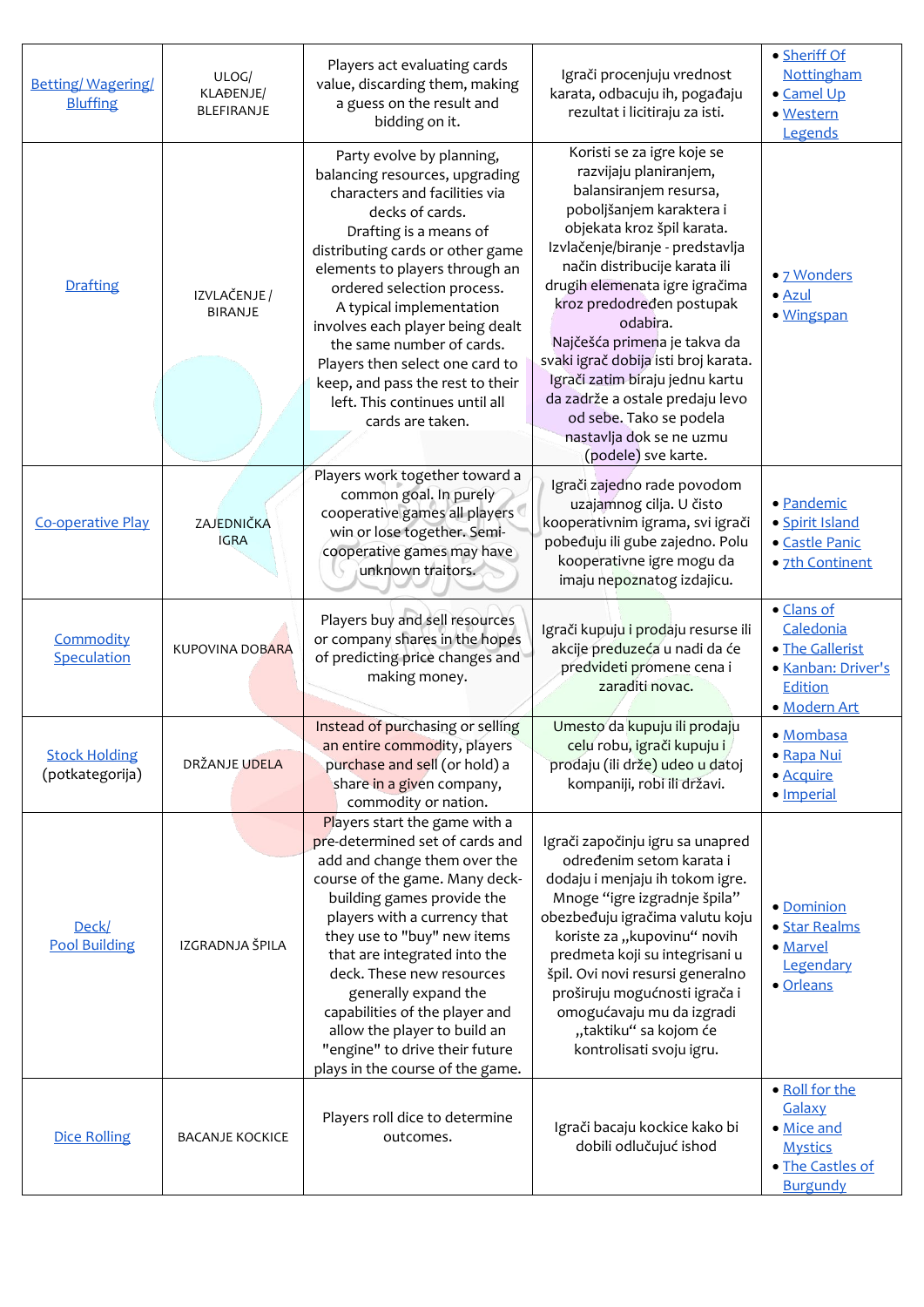| <b>Grid movement</b>                                      | <b>KRETANJE PO</b><br>MREŽI                      | The board is completely<br>covered in squares (as in Chess)<br>or hexagons (as in Hey!, That's<br>my Fish!) that allow unrestricted<br>or nearly unrestricted<br>movement in any direction and<br>to any square or hex. This<br>movement mechanic is<br>commonly used in both abstract                                                                                                                                                                   | Tabla je kompletno pokrivena sa<br>kvadratima (kao u šahu) ili<br>šestougaonim pločicama (kao u<br>Hey!, That's my Fish!) gde je<br>dozvoljeno ili jedva dozvoljeno<br>kretanje u bilo kom smeru, na<br>bilo koje polje. Ova mehanika<br>kretanja je najčešće<br>upotrebljena u apstraktnim i                                                                                                                                                                                               | · Space Hulk<br>· Kingdom Death:<br>Monster<br>· Hey!, That's my<br>Fish!<br>· Mage Knight                            |
|-----------------------------------------------------------|--------------------------------------------------|----------------------------------------------------------------------------------------------------------------------------------------------------------------------------------------------------------------------------------------------------------------------------------------------------------------------------------------------------------------------------------------------------------------------------------------------------------|---------------------------------------------------------------------------------------------------------------------------------------------------------------------------------------------------------------------------------------------------------------------------------------------------------------------------------------------------------------------------------------------------------------------------------------------------------------------------------------------|-----------------------------------------------------------------------------------------------------------------------|
| Hand<br>Management                                        | UPRAVLJANJE<br><b>RUKOM</b>                      | strategy games and wargames.<br>"Managing your hand" means<br>gaining the most value out of<br>available cards under given<br>circumstances. Players are<br>rewarded for playing the cards<br>in certain sequences or groups.<br>The optimal sequence/grouping<br>may vary, depending on board<br>position, cards held and cards<br>played by opponents. Cards<br>often have multiple uses in the<br>game, further obfuscating an<br>"optimal" sequence. | ratnim igrama.<br>"Upravljanje sopstvenom<br>rukom" znači dobijanje najveće<br>vrednosti od dostupnih karata<br>pod datim okolnostima. Igrači<br>su nagrađeni jer su odigrali<br>potez u određenom redosledu<br>ili grupi. Najpogodniji<br>niz/grupisanje može da se<br>razlikuje u zavisnosti od<br>položaja na tabli, karata koje se<br>drže i karata koje igraju<br>protivnici. Karte često imaju<br>višestruku upotrebu tokom igre<br>što dodatno prikriva<br>"najpovoljnije" slaganje. | · Android:<br>Netrunner<br>· Through the<br><b>Ages</b><br>• Terraforming<br><b>Mars</b><br>· Star Wars:<br>Rebellion |
| Campaign/<br><b>Battle Card Driven</b><br>(potkategorija) | <b>KAMPANJA/</b><br>Izbacivanje borbene<br>karte | Cards or campaign text depict<br>events, and the challenge is in<br>making decisions and plan their<br>usage to win. The<br>Campaign/Battle Card Driven<br>mechanic is a relatively recent<br>development in wargames that<br>focuses the players' actions on<br>cards they have in their hand.                                                                                                                                                          | Karta ili kampanja koja opisuje<br>određeni događaj koji treba<br>rešiti/ostvariti za pobedu u igri.<br>Kampanja/Izbacivanje borbene<br>karte - mehanika koja je<br>relativno nedavno razvijena u<br>ratnim igrama gde je fokus na<br>akcijama igrača na osnovu<br>karata koje ima u ruci.                                                                                                                                                                                                  | · Twilight<br><b>Struggle</b><br>· Gloomhaven<br>· Nemesis                                                            |
| <b>Line Drawing</b>                                       | <b>CRTANJE LINIJA</b>                            | Games using the line drawing<br>mechanic involve the drawing<br>of lines, for example to connect<br>objects, to isolate objects, or to<br>create areas.                                                                                                                                                                                                                                                                                                  | Igre koje koriste ovu mehaniku<br>crtaju linije kako bi na primer:<br>povezali objekte, izolovali<br>objekte ili stvorili područja.                                                                                                                                                                                                                                                                                                                                                         | · Telestrations<br>• Cranium<br>• Cartographers<br>· Roads & Boats<br>· Sprouts<br>· Pictionary                       |
| <b>Memory</b>                                             | <b>MEMORIJA</b>                                  | Players are required to recall<br>previous game events or<br>information in order to reach an<br>objective. Hidden, trackable<br>information whose tracking<br>gives players an advantage.                                                                                                                                                                                                                                                               | Igrači su u obavezi da se prisete<br>prethodnih događaja ili<br>informacija u igri kako bi postigli<br>cilj. Skrivene informacije koje se<br>mogu pratiti, a čije praćenje daje<br>prednost.                                                                                                                                                                                                                                                                                                | · Codenames<br>· Hanabi<br>$\bullet$ Coup<br>$\bullet$ Clue                                                           |
| <b>Modular Board</b>                                      | PROMENLJIVA<br><b>TABLA</b>                      | The playing area consists of<br>tiles, cards, or other pieces,<br>usually identical in size, that can<br>be placed in multiple<br>arrangements. Placement may<br>be random or fixed according to<br>a scenario.<br>Board placement is randomized,<br>leading to different possibilities<br>for strategy and exploration.                                                                                                                                 | Prostor za igru sastoji se od<br>pločica, karata ili drugih delova,<br>obično identičnih dimenzija, koji<br>se mogu postaviti u više<br>aranžmana. Postavljanje može<br>biti slučajno ili fiksirano prema<br>scenariju.<br>Postavljanje table je nasumično,<br>što dovodi do različitih<br>mogućnosti za strategiju i<br>istraživanje.                                                                                                                                                      | • Settlers of Catan<br>· Mansions of<br>Madness<br>· Kingdom Builder<br>· Blue Moon City                              |
| Paper-and-Pencil                                          | PAPIR I OLOVKA                                   | The game is developed using<br>paper and pen to mark and save<br>responses or attributes that, at<br>the end of the game, are used<br>to score points and determine<br>the winner.                                                                                                                                                                                                                                                                       | Igra se razvija pomoću papira i<br>olovke za obeležavanje i čuvanje<br>odgovora ili atributa koji se na<br>kraju igre koriste za dobijanje<br>bodova i određivanje<br>pobednika.                                                                                                                                                                                                                                                                                                            | · Scattergories<br>· Welcome To<br>· Eat poop you cat<br>· That's Pretty<br>Clever!                                   |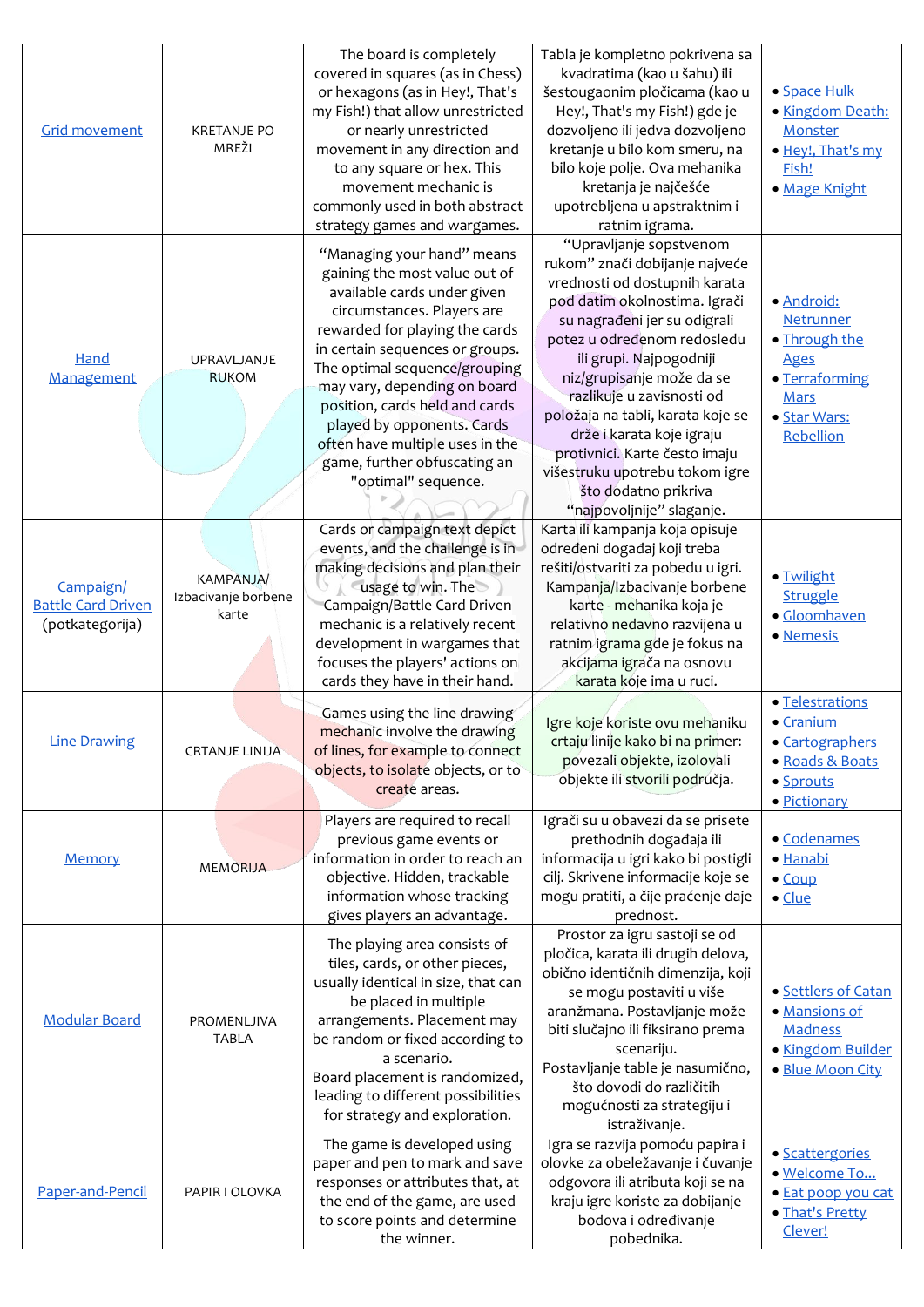| Partnerships:<br><b>Alliances</b><br><b>Team Based Game</b> | PARTNERSTVA:<br><b>SAVEZI</b><br><b>TIMSKE IGRE</b> | Games with partnerships offer<br>players a set of rules for<br>alliances and/or teams. Partners<br>are often able to win as a team,<br>or penalities are enforced for<br>not respecting alliances.<br>Alliances - Players have formal<br>relationships that may change<br>over the course of the game.<br>For example, in Dune, players<br>may form alliances at each<br>Nexus phase, which last until<br>the next Nexus. During that<br>time the players win together,<br>may not attack each other, and<br>grant their ally a special power.<br>In Struggle of Empires players<br>bid for the right to select their<br>ally for that round, which is<br>governed by similar rules.<br>Team Based Game - teams of<br>players compete with one<br>another to obtain victory. There<br>are a variety of possible team<br>structures, including<br>symmetrical teams like 2v2 and<br>3v3, multiple sides like 2v2v2,<br>and even One vs. All. | Igre sa udruživanjem igračima<br>nude set pravila za saveze i/ili<br>timove. Partneri često mogu da<br>pobede kao tim ili da dobiju<br>kazne ukoliko ne poštuju<br>pravila.<br>Savezi - Igrači imaju formalne<br>odnose koji se mogu promeniti<br>tokom partije. Na primer: u igri<br>"Dune", igrači mogu da<br>formiraju saveze u svakoj<br>Neksuz fazi koja traje do<br>sledećeg Neksuza. Za to vreme,<br>igrači pobeđuju zajedno, mogu<br>da ne napadaju jedni druge i<br>daju svom savezniku posebnu<br>moć. Dok u igri "Struggle of<br>Empires" igrači se kandiduju za<br>pravo da biraju svog saveznika<br>za tu rundu, koja je regulisana<br>sličnim pravilima.<br>Timske igre - Timovi igrača se<br>takmiče sa drugima kako bi<br>izvojevali pobedu. Postoji čitav<br>niz mogućih timskih struktura,<br>uključujući simetrične timove<br>poput dvoje protiv dvoje, troje<br>protiv troje, višestrani poput 3<br>tima po dvoje ili čak jedan protiv<br>svih ostalih. | • The Resistance<br>• Dune<br>· Tragedy Looper<br>· Ultimate<br>Werewolf         |
|-------------------------------------------------------------|-----------------------------------------------------|---------------------------------------------------------------------------------------------------------------------------------------------------------------------------------------------------------------------------------------------------------------------------------------------------------------------------------------------------------------------------------------------------------------------------------------------------------------------------------------------------------------------------------------------------------------------------------------------------------------------------------------------------------------------------------------------------------------------------------------------------------------------------------------------------------------------------------------------------------------------------------------------------------------------------------------------|-----------------------------------------------------------------------------------------------------------------------------------------------------------------------------------------------------------------------------------------------------------------------------------------------------------------------------------------------------------------------------------------------------------------------------------------------------------------------------------------------------------------------------------------------------------------------------------------------------------------------------------------------------------------------------------------------------------------------------------------------------------------------------------------------------------------------------------------------------------------------------------------------------------------------------------------------------------------------------|----------------------------------------------------------------------------------|
| <b>Pattern Building</b>                                     | <b>IZGRADNJA</b><br>ŠABLONA                         | Players place game components<br>in specific patterns in order to<br>gain specific or variable game<br>results.                                                                                                                                                                                                                                                                                                                                                                                                                                                                                                                                                                                                                                                                                                                                                                                                                             | Igrači postavljaju komponente<br>igre u određene obrasce kako bi<br>postigli specifične ili promenljive<br>rezultate.                                                                                                                                                                                                                                                                                                                                                                                                                                                                                                                                                                                                                                                                                                                                                                                                                                                       | · Castles of Mad<br><b>King Ludwig</b><br>· Sagrada<br>$\bullet$ Azul<br>• Yinsh |
| Pattern<br>Recognition                                      | PREPOZNAVANJE<br>ŠABLONA                            | Markers (usually with a color or<br>pattern) are placed or added on<br>different random or pre-<br>determined locations relative to<br>a board or the markers<br>themselves. As the markers<br>move during play the player has<br>to recognize a known pattern<br>created by the markers to gain a<br>good, points or win the game.                                                                                                                                                                                                                                                                                                                                                                                                                                                                                                                                                                                                         | Markeri (obično u boji ili<br>uzorku/šablonu), postavljaju se<br>ili dodaju na različite slučajne ili<br>unapred određene lokacije u<br>odnosu na tablu ili same<br>markere. Kako se markeri<br>pomeraju tokom igre, igrač<br>mora prepoznati poznati<br>obrazac koji su kreirali markeri<br>da bi stekao dobitak, bodove ili<br>pobedio u igri.                                                                                                                                                                                                                                                                                                                                                                                                                                                                                                                                                                                                                            | · Ingenious<br>· Jungle Speed<br>· Potion Explosion<br>• Cryptid                 |
| Pick-up and<br>Deliver                                      | POKUPI I DOSTAVI                                    | Players must pick up an item at<br>one location on the playing<br>board and bring it to another<br>location. Initial placement of the<br>item can be either<br>predetermined or random. The<br>delivery of the item usually<br>gives the player resources to do<br>more actions with. In most<br>cases, there is a game rule or<br>another mechanic that<br>determines where the item<br>needs to go.                                                                                                                                                                                                                                                                                                                                                                                                                                                                                                                                       | Igrači moraju pokupiti predmet<br>na jednom mestu na tabli za igru<br>i doneti ga na drugo mesto.<br>Prvo postavljanje predmeta<br>može biti unapred određeno ili<br>slučajno. Isporuka predmeta<br>obično daje igraču resurse za<br>obavljanje više radnji. U većini<br>slučajeva postoji pravilo igre ili<br>druga mehanika koja određuje<br>kuda predmet treba da ide.                                                                                                                                                                                                                                                                                                                                                                                                                                                                                                                                                                                                   | • Merchants and<br><b>Marauders</b><br>· Indonesia<br>· Genoa<br>· Istanbul      |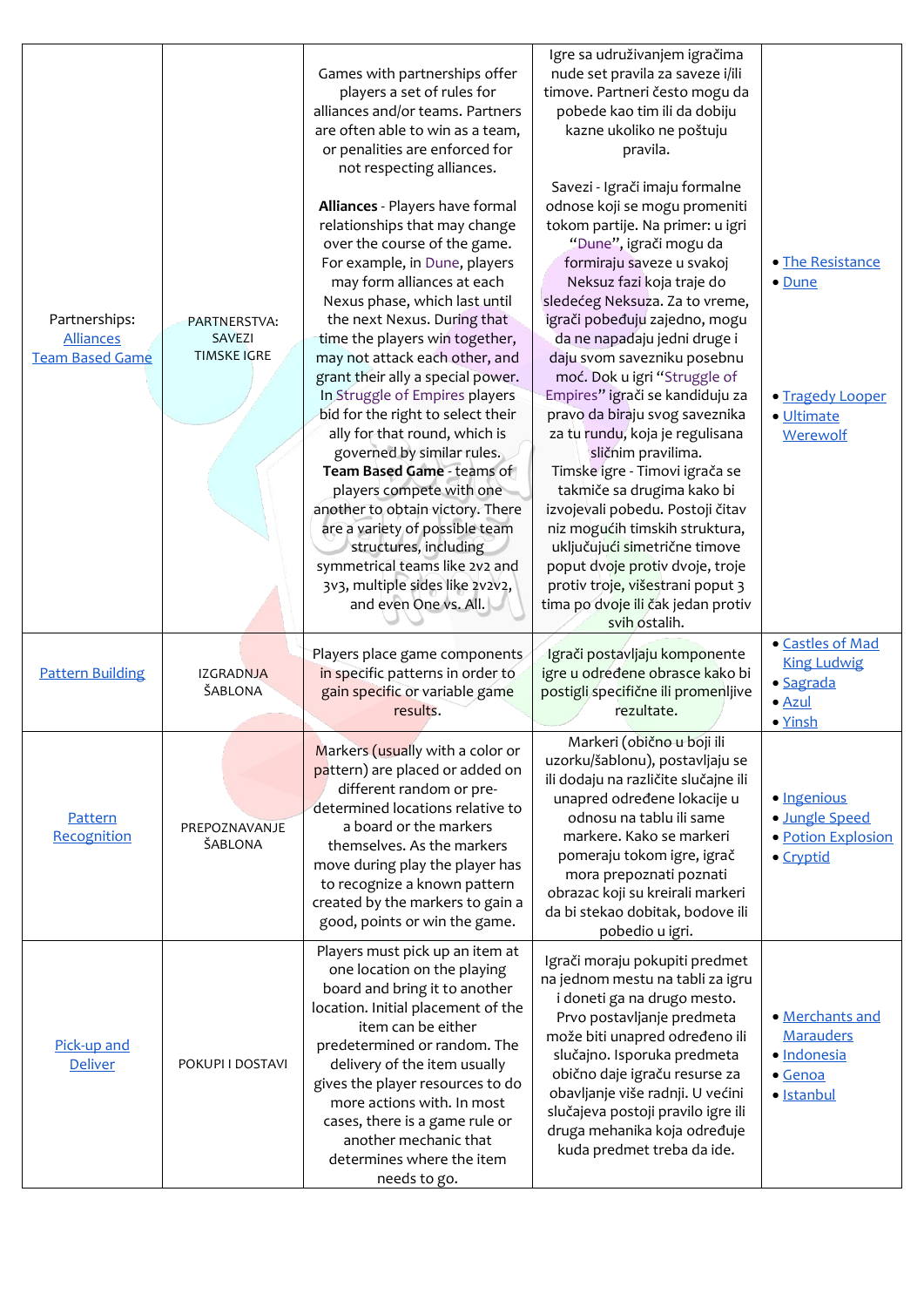| Player elimination             | <b>ELIMINACIJA</b><br>IGRAČA                    | Player elimination occurs in<br>multiple-player games (>2)<br>when a player can be eliminated<br>from the game and play<br>continues without the<br>eliminated player. There are<br>also games where achieving the<br>win condition will eliminate you<br>from the game and the last<br>person remaining is the loser.                                                                                                                        | Eliminacija igrača se dešava u<br>igrama za više igrača (više od<br>dva) kada igrač može biti<br>eliminisan iz igre i da se ona<br>nastavlja bez eliminisanog<br>igrača. Postoje i igre u kojima će<br>vas postizanje uslova za pobedu<br>eliminisati iz igre, a poslednja<br>osoba koja ostaje svakako gubi.                                                                   | • King of Tokyo<br>· Diplomacy<br>· Wooly Wars<br>· Bang!                                                  |
|--------------------------------|-------------------------------------------------|-----------------------------------------------------------------------------------------------------------------------------------------------------------------------------------------------------------------------------------------------------------------------------------------------------------------------------------------------------------------------------------------------------------------------------------------------|---------------------------------------------------------------------------------------------------------------------------------------------------------------------------------------------------------------------------------------------------------------------------------------------------------------------------------------------------------------------------------|------------------------------------------------------------------------------------------------------------|
| Point to Point<br>Movement     | <b>KRETANJE OD</b><br>TAČKE DO TAČKE            | On a board of a game with<br>point-to-point movement, there<br>are certain spots that can be<br>occupied by markers, e. g. cities<br>on a map. These points are<br>connected by lines, and<br>movement can only happen<br>along these lines. It is not<br>enough that two points are<br>next to or close to each other; if<br>there is no connecting line<br>between them, a player cannot<br>move his or her piece from one<br>to the other. | Na tablii igre sa kretanjem od<br>tačke do tačke postoje<br>određena mesta koja mogu<br>zauzeti markeri, npr. gradovi na<br>mapi. Te tačke su povezane<br>linijama, a kretanje se može<br>dogoditi samo duž njih. Nije<br>dovoljno da su dve tačke jedna<br>pored druge ili blizu jedne<br>druge; ako između njih ne<br>postoji veza, igrač ne može<br>premestiti svoju figuru. | · Arkham Horror<br>· Tales of the<br><b>Arabian Nights</b><br>· Friedrich<br>· Nine Men's<br><b>Morris</b> |
| Push (Press) Your<br>Luck      | <b>TESTIRANJE SREĆE</b>                         | Players must decide between<br>settling for existing gains, or<br>risking them all for further<br>rewards. Games where you<br>repeat an action (or part of an<br>action) until you decide to stop<br>due to increased (or not) risk of<br>losing points or your turn.                                                                                                                                                                         | Igrači moraju da odluče između<br>podmirivanja postojećih<br>dobitaka ili rizikovanja istih zbog<br>daljih nagrada. Igre u kojima<br>ponavljate radnju (ili deo radnje)<br>sve dok ne odlučite da<br>zaustavite zbog povećanog (ili<br>ne) rizika od gubitka poena ili<br>poteza.                                                                                               | $\bullet$ Goa<br>$\bullet$ Ra<br>· Incan Gold<br>(Diamant)<br>• A Feast for Odin                           |
| Rock-Paper-<br><b>Scissors</b> | KAMEN-PAPIR-<br>MAKAZE                          | A kind of unit, move, or strategy<br>is balanced, winning against<br>some alternatives and losing to<br>others. The best play varies,<br>depending on what the<br>opponent chooses. There are<br>three possible options, and they<br>are cyclically superior (A beats<br>B, B beats C, and C beats A).                                                                                                                                        | Određena vrsta jedinice, poteza<br>ili strategije je uravnotežena,<br>pobeđuje neke od alternativa, a<br>od nekih gubi. Najbolja igra<br>varira, u zavisnosti od toga šta<br>protivnik odabere. Postoje tri<br>moguće opcije i one su ciklično<br>superiorne (A pobeđuje B, B<br>pobeđuje C i C pobeđuje A).                                                                    | · Sid Meier's<br>Civilization<br>• Yomi<br>· Dungeon Quest<br>· Hoity Toity                                |
| <b>Role Playing</b>            | <b>IGRANJE U</b><br><b>ULOGAMA</b>              | Some board games incorporate<br>elements of role playing. It can<br>be that players control a<br>character that improves over<br>time. It can also be a game that<br>encourages or inspires<br>"Storytelling".                                                                                                                                                                                                                                | Neke društvene igre sadrže<br>elemente igranja uloga. Može<br>biti da igrači kontrolišu određeni<br>karakter koji se vremenom<br>poboljšava. Takođe može biti<br>igra koja podstiče ili inspiriše<br>mehaniku "pripovedanja".                                                                                                                                                   | • Chaos in the old<br>world<br>· Descent:<br>Journeys in the<br>Dark<br>· Mage Knight                      |
| <b>Roll/Spin and</b><br>Move   | IGRE SA BACANJEM/<br>OKRETANJEM I<br>POMERANJEM | Roll / Spin and move games are<br>games where players roll dice or<br>spin spinners and move playing<br>pieces in accordance with the<br>roll.                                                                                                                                                                                                                                                                                                | Igre sa bacanjem / okretanjem i<br>pomeranjem su igre u kojima<br>igrači bacaju kockice ili vrte<br>okretače i premeštaju igračke<br>figure u skladu sa rezultatima<br>bacanja.                                                                                                                                                                                                 | • Monopoly<br>· Marrakech<br>· Formula Dè<br>· Colosseum<br>· Runebound<br><b>Third Edition</b>            |
| Route/Network<br>building      | IZGRADNJA MREŽE<br><b>PUTEVA</b>                | Game play features network(s)<br>(interconnected lines with<br>nodes) using owned, partially<br>owned or neutral pieces, with<br>an emphasis on building the<br>longest chain and/or connecting<br>areas or fixed points on the<br>board.                                                                                                                                                                                                     | Igra se zasniva na mreži<br>(međusobno povezanoj<br>čvorovima) koristeći vlasničke,<br>delimično vlasničke ili neutralne<br>delove - sa naglaskom na<br>izgradnji najdužeg lanca i/ili<br>povezivanja područja ili fiksnih<br>tačaka na tabli.                                                                                                                                  | · Power Grid<br>· Railways of the<br>World<br>· Food Chain<br>Magnate                                      |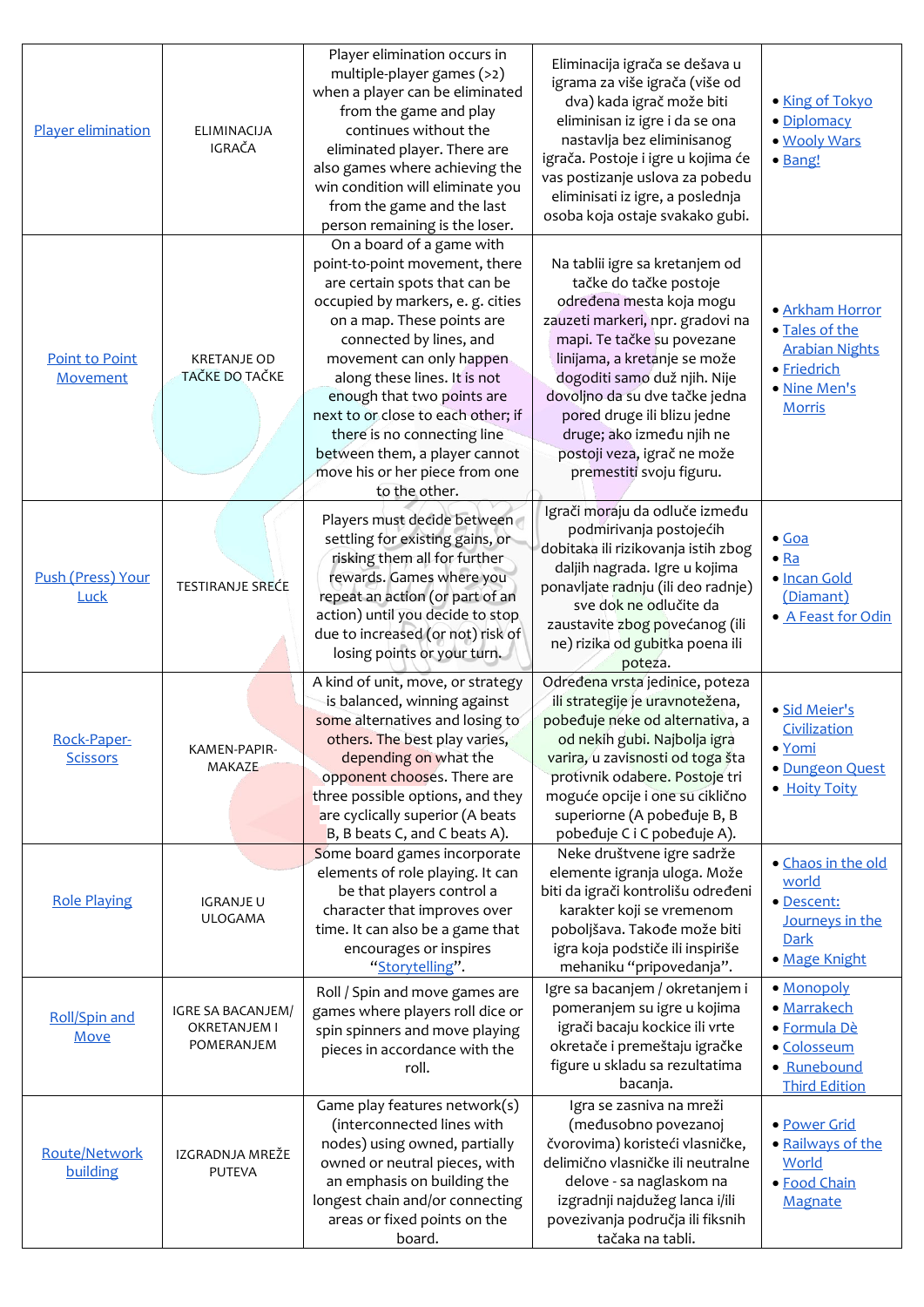| <b>Crayon Rail</b><br>System<br>(Potkategorija) | <b>SISTEM LINIJA</b><br><b>ISCRTANIH</b><br><b>BOJICOM</b> | Crayon Rail System - Types of<br>these games use crayon or<br>other non-permanent methods<br>of making connecting lines on a<br>board, often eraseable.                                                                                                                                                                                                                                                                                                                                              | Sistem linija iscrtanih bojicom -<br>Vrste ovih igara koriste bojice,<br>krejone ili druge nestalne<br>metode povezujućih linija na<br>tabli koje uglavnom mogu da se<br>obrišu.                                                                                                                                                                                                                                        | · Empire Builder<br>· Eurorails                                                                                                    |
|-------------------------------------------------|------------------------------------------------------------|------------------------------------------------------------------------------------------------------------------------------------------------------------------------------------------------------------------------------------------------------------------------------------------------------------------------------------------------------------------------------------------------------------------------------------------------------------------------------------------------------|-------------------------------------------------------------------------------------------------------------------------------------------------------------------------------------------------------------------------------------------------------------------------------------------------------------------------------------------------------------------------------------------------------------------------|------------------------------------------------------------------------------------------------------------------------------------|
| <b>Secret Unit</b><br>Deployment                | POSTAVKA TAJNE<br><b>JEDINICE</b>                          | Gameplay contains hidden<br>information. Only the player<br>controlling certain playing<br>pieces has perfect information<br>about the nature (or even the<br>whereabouts) of those pieces.<br>This mechanic is often used in<br>wargames to simulate "fog of<br>war".                                                                                                                                                                                                                               | Igranje sadrži skrivene<br>informacije. Samo igrač koji<br>kontroliše određene figure ima<br>savršene informacije o prirodi<br>(ili čak položaju) tih figura. Ova<br>mehanika se često koristi u<br>ratnim igrama za simulaciju<br>"ratne magle".                                                                                                                                                                       | • Letters from<br>Whitechapel<br>· Fury of Dracula<br>· Captain Sonar                                                              |
| <b>Set Collection</b>                           | SAKUPLJANJE<br><b>KOLEKCIJE</b>                            | The primary goal of a set<br>collection mechanism is to<br>encourage a player to collect a<br>set of items. Players seek<br>prescribed combinations of<br>items, such as three-of-a-kind.<br>Turning in sets typically yields<br>rewards or fulfills a victory<br>condition.                                                                                                                                                                                                                         | Primarni cilj mehanike<br>sakupljanja kolekcije je da<br>podstakne igrača da sakupi set<br>predmeta. Igrači traži propisane<br>kombinacije predmeta, kao što<br>su tri od iste vrste. Predavanjem<br>sakupljenih kolekcija obično<br>donosi nagrade ili ispunjava<br>uslov za pobedu.                                                                                                                                   | • Gin Rummy<br>· Lords of<br>Waterdeep<br>· The Castles of<br><b>Burgundy</b>                                                      |
| Simulation                                      | SIMULACIJA                                                 | Simulation games are games<br>that attempt to model actual<br>events or situations.                                                                                                                                                                                                                                                                                                                                                                                                                  | Simulacione igre su igre koje<br>pokušavaju da modeluju stvarne<br>događaje ili situacije.                                                                                                                                                                                                                                                                                                                              | • The Castles of<br><b>Burgundy</b><br>· The Voyages of<br>Marco Polo<br>· Memoir '44                                              |
| Simultaneous<br><b>Action Selection</b>         | <b>ISTOVREMENI</b><br><b>IZBOR AKCIJA</b>                  | Instead of taking turns in order,<br>all players choose their moves<br>and then reveal them<br>simultaneously to be resolved.                                                                                                                                                                                                                                                                                                                                                                        | Umesto da se smenjuju redom,<br>svi igrači biraju svoje poteze, a<br>zatim ih istovremeno otkrivaju<br>kako bi ih rešili.                                                                                                                                                                                                                                                                                               | • 7 Wonders<br>· Spirit Island<br>• Scythe<br>· Gloomhaven                                                                         |
| <b>Singing</b>                                  | PEVANJE                                                    | Players hum or sing familiar<br>tunes in order to fulfill certain<br>game requirements.                                                                                                                                                                                                                                                                                                                                                                                                              | Igrači pevuše/mumlaju ili pevaju<br>poznate melodije kako bi<br>ispunili određene zahteve igre.                                                                                                                                                                                                                                                                                                                         | · Cranium<br>· Monikers                                                                                                            |
| Storytelling                                    | PRIPOVEDANJE                                               | Players can be provided with<br>conceptual, written, or pictorial<br>stimuli which must be<br>incorporated into a story of the<br>players' creation. Alternatively,<br>players don't create their own<br>stories, but instead experience<br>a story from the inside as one of<br>the participants. Games along<br>those lines might present<br>players with a particular<br>narrative situation, after which<br>the player will make a choice<br>that affects which end to the<br>narrative is told. | Igračima mogu biti pruženi<br>konceptualni, pisani ili slikoviti<br>podsticaji koji moraju biti<br>ubačeni u priču koju stvaraju.<br>Alternativno, igrači ne stvaraju<br>sopstvene priče, već umesto<br>toga doživljavaju priču kao da su<br>jedan od likova iz igre.<br>Igre u tom maniru mogu da<br>uslove igrače sa određenom<br>narativnom situacijom, nakon<br>čega oni donose odluke koje<br>utiču na ishod igre. | · Tales of the<br><b>Arabian Nights</b><br>• Once Upon A<br><b>Time</b><br>· Dixit<br>· Rory's Story<br>Cubes<br>· T.I.M.E Stories |
| <b>Take That</b>                                | DIREKTAN NAPAD                                             | Maneuvers that directly attack<br>an opposing player's strength,<br>level, life points or do<br>something else to impede their<br>progress, while usually<br>providing the main engine for<br>player interaction in the game.<br>Usually used in card games.                                                                                                                                                                                                                                         | Manevri koji direktno napadaju<br>snagu, nivo, životne poene<br>protivničkog igrača ili čine nešto<br>drugo da im ometaju napredak,<br>istovremeno pružajući glavni<br>kontekst igre. Obično se koristi<br>u igrama sa kartama.                                                                                                                                                                                         | · Saboteur<br>• Bang<br>· Munchkin<br>· Dominant<br><b>Species</b><br>· Rising Sun                                                 |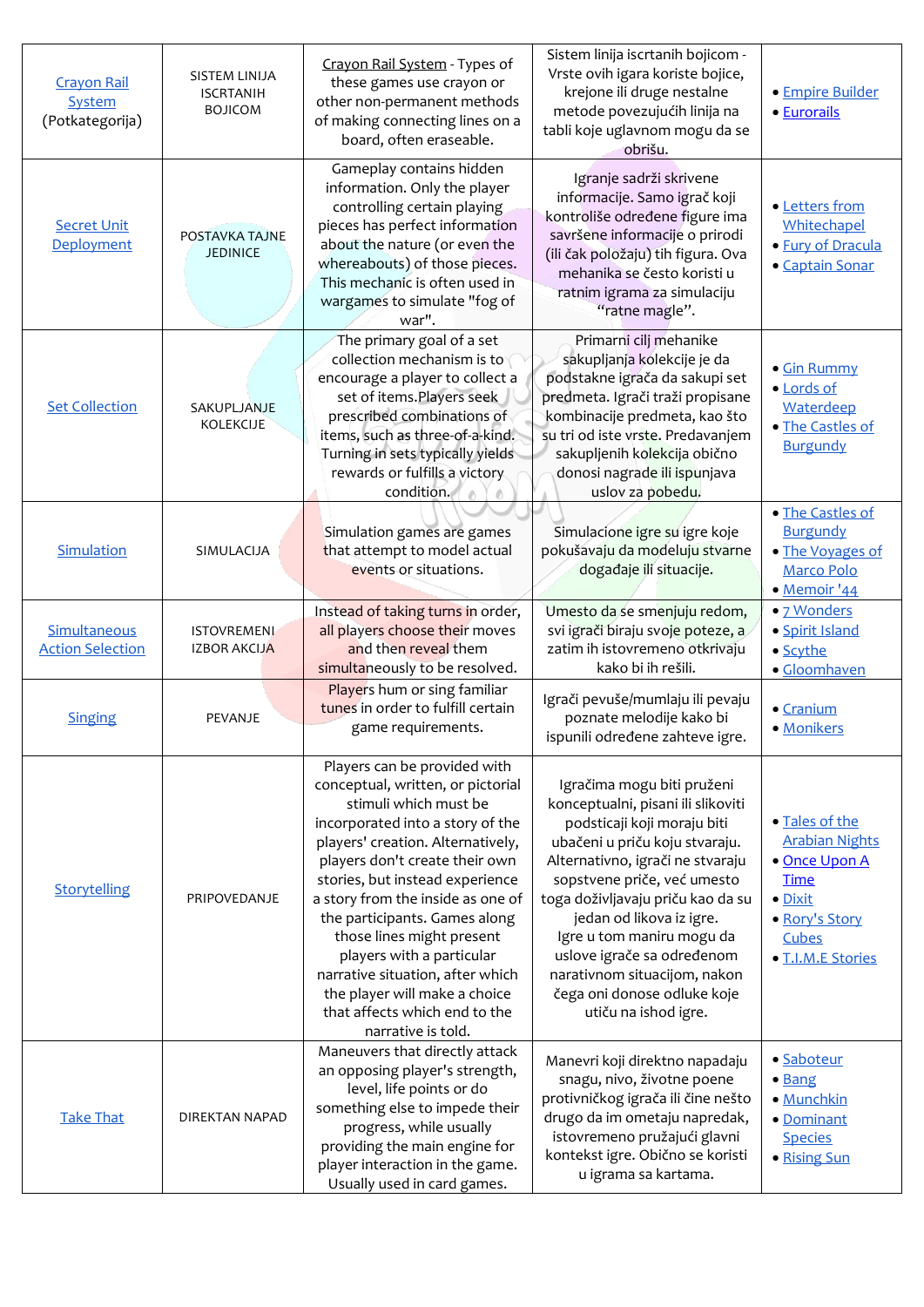| <b>Tile Placement</b> | POSTAVKA<br>PLOČICA                | Tile Placement games feature<br>placing a piece to score VPs or<br>trigger abilities, often based on<br>adjacent pieces or pieces in the<br>same group/cluster, and keying<br>off non-spatial properties like<br>color, "feature completion",<br>cluster size etc.<br>Players take turns in laying tiles<br>in positions allowed by the<br>rules.                                                                                                                                                                                         | Igre sa postavkom pločica<br>podrazumeva njihovo<br>postavljanje radi dobijanja<br>poena ili aktiviranje određenih<br>mogućnosti, često zasnovane<br>na susednim delovima ili<br>delovima iste grupe/klastera, i<br>isključivanje neprostornih<br>svojstava kao što su boja,<br>završetak funkcije, veličina<br>klastera itd.<br>Igrači se smenjuju u postavci<br>pločica po pozicijama koja su<br>definisana pravilima.                                                                                                                                                                                                   | • Carcassonne<br>· Eclipse<br>$\bullet$ Azul<br>· The Castles of<br><b>Burgundy</b>                            |
|-----------------------|------------------------------------|-------------------------------------------------------------------------------------------------------------------------------------------------------------------------------------------------------------------------------------------------------------------------------------------------------------------------------------------------------------------------------------------------------------------------------------------------------------------------------------------------------------------------------------------|----------------------------------------------------------------------------------------------------------------------------------------------------------------------------------------------------------------------------------------------------------------------------------------------------------------------------------------------------------------------------------------------------------------------------------------------------------------------------------------------------------------------------------------------------------------------------------------------------------------------------|----------------------------------------------------------------------------------------------------------------|
| <b>Time Track</b>     | <b>VREMENSKA</b><br><b>PUTANJA</b> | There is a linear "Time Track"<br>with many spaces. Each player<br>has a marker on the track,<br>which indicates where they are<br>"in time." Markers farther on<br>the track are further forward in<br>time.<br>A variable player-turn order<br>mechanism by which the player<br>who is last on the time track<br>goes next. The function of this<br>mechanic can allow a player to<br>have multiple sequential turns<br>due to being last after each one.                                                                               | U igri postoji tzv. "Vremenska<br>putanja" koja je linearna staza i<br>sadrži polja sa razmacima. Svaki<br>igrač ima svoj marker na toj<br>stazi koji pokazuje gde se nalaze<br>"u vremenu" (odnosno potezu).<br>Markeri koji su dalje na<br>vremenskoj putanji/traci - nalaze<br>se "napred u vremenu".<br>Mehanika promenljivog<br>redosleda poteza igrača po<br>kojoj igrač koji je poslednji na<br>takozvanoj "vremenskoj<br>putanji" ustvari igra prvi na<br>sledećem potezu. Funkcija ove<br>mehanike može omogućiti<br>igraču više uzastopnih poteza -<br>pomeranja ukoliko ostaje<br>poslednji nakon svakog kruga. | · Horus Heresy<br>· Patchwork<br>· PARKS<br>· Nemo's War<br>· Tokaido                                          |
| <b>Trading</b>        | RAZMENA                            | Players exchange/trade game<br>items and assets between each<br>other.                                                                                                                                                                                                                                                                                                                                                                                                                                                                    | Igrači međusobno razmenjuju /<br>trguju predmetima i sredstvima<br>igre.                                                                                                                                                                                                                                                                                                                                                                                                                                                                                                                                                   | · Pandemic<br>$\bullet$ Tikal<br>· Antiquity<br>• Bohnanza<br>· Twilight<br><b>Imperium (Third</b><br>Edition) |
| <b>Trick-taking</b>   | <b>TRIKOVI</b><br>(RUNDE)          | Players play cards from their<br>hand to the table in a series of<br>rounds, or "tricks" which are<br>each evaluated separately to<br>determine a winner and to<br>apply other potential effects.<br>Players lay down cards, typically<br>following the suit of the first<br>card in each round. The values<br>of the cards determine the<br>winner, that collects all cards<br>played in that round. A certain<br>number of tricks may be needed<br>to win, or certain cards taken in<br>tricks may give positive or<br>negative points. | Igrači igraju karte iz svojih ruku<br>postavljajući ih na sto u nizu<br>rundi ili "trikova" gde se svakoj<br>rundi zasebno određuje<br>pobednik i eventualno<br>primenjuju drugi potencijalni<br>efekti. Igrači polažu karte,<br>obično prateći boju ili simbol<br>prve postavljene karte u svakoj<br>rundi. Vrednosti karata<br>određuju pobednika koji osvaja<br>sve karte odigrane u tom krugu.<br>Određeni broj rundi može biti<br>potreban za pobedu a određene<br>karte dobijene u trikovima<br>mogu dati pozitivne ili<br>negativne poene.                                                                          | • Skull King<br>· Haggis<br>· Tichu<br>• Fox in the Forest<br>· Wizard                                         |